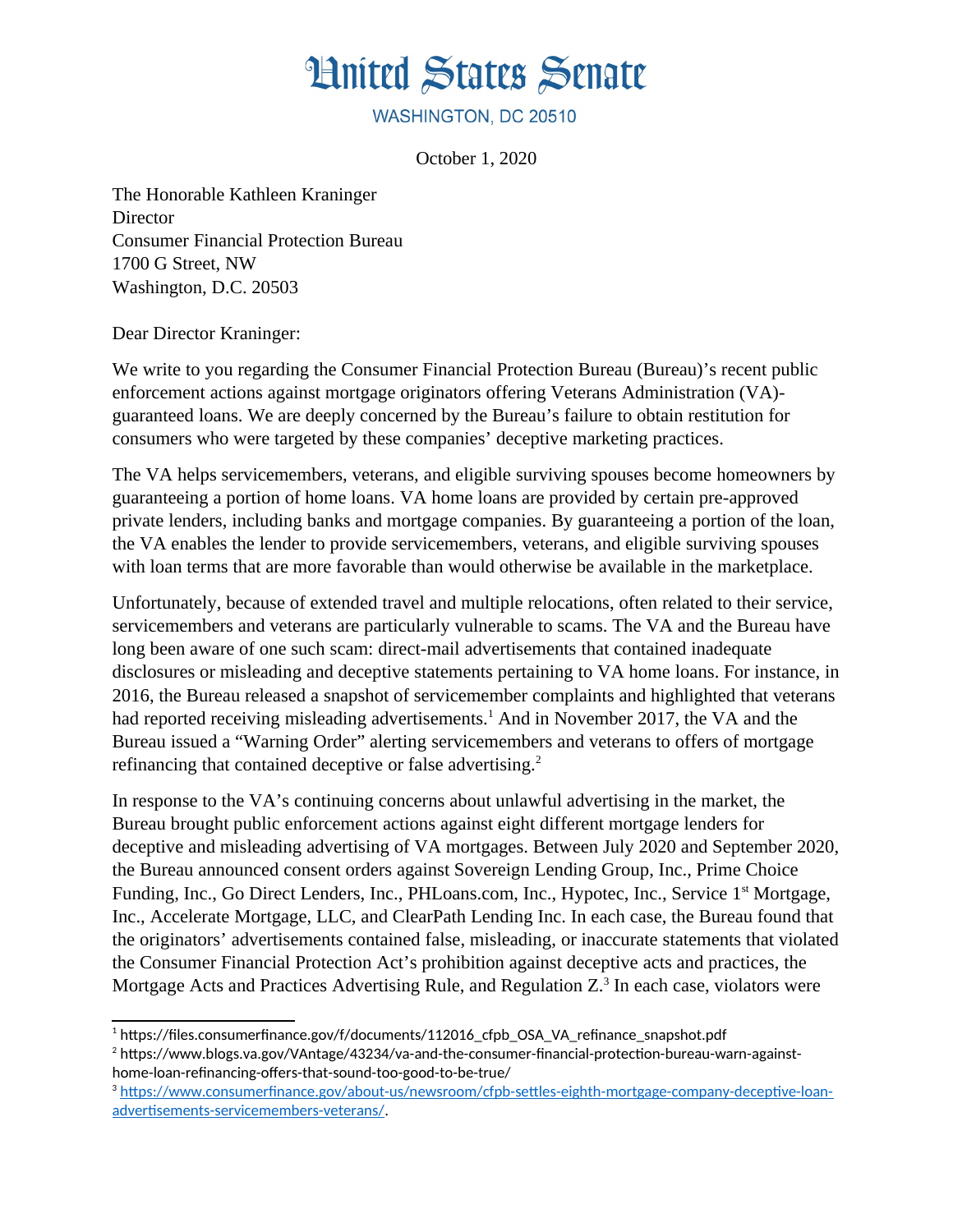required to pay a civil penalty and follow guidelines to prevent future violations. The Bureau collected approximately \$2.8 million in civil penalties from these eight violators, but did not require any of these companies to provide restitution to harmed consumers. However, the consent orders for at least one of the originators notes that "millions of advertisements" were sent to consumers, while another notes that "thousands of consumers" have obtained mortgages through the originator and the advertisements affected the decisions of many more, indicating that at least some consumers may have been victim to false advertising.<sup>[4](#page-1-0)</sup>

In these cases, like others under your and Mr. Mulvaney's leadership, it appears that the Bureau departed from the well-established operating procedure and the legal standard for restitution. The Ninth Circuit set forth the standard for restitution in Bureau cases in *CFPB v. Gordon*. As the court explained, restitution is "'a form of ancillary relief' that a court can order '[i]n the absence of proof of actual damages.'" Restitution is measured by "the full amount lost by consumers" or the amount that "reasonably approximates the defendants' unjust gains."

In prior cases involving deceptive advertising, the Bureau has obtained restitution for all consumers who enrolled in a service in response to a deceptive advertisement.<sup>[5](#page-1-1)</sup> If the Bureau is unable to determine the appropriate amount of restitution, then the Bureau can still seek disgorgement as a remedy<sup>[6](#page-1-2)</sup>—*i.e.*, the companies have to return any profit they generated from the deceptive advertisements.<sup>[7](#page-1-3)</sup> Either way, whether through restitution or disgorgement, the Bureau should not allow companies to retain the profits derived through marketing practices that target our veterans.

As servicemembers, veterans, and their families make sacrifices for our country, they expose themselves to a number of financial risks and challenges; the Bureau must be clear that it is looking out for them in return. We are concerned that there has been no effort to ensure that thousands of servicemembers and veterans are made whole or at least compensated for damages caused by unscrupulous lenders seeking to profit by misleading homeowners.

Given our concerns, we request a response to the following questions:

<span id="page-1-0"></span><sup>4</sup> https://files.consumerfinance.gov/f/documents/cfpb\_service-1st-mortgage-inc\_consent-order\_2020-09.pdf. [https://files.consumerfinance.gov/f/documents/cfpb\\_clearpath-lending-inc\\_consent-order\\_2020-09.pdf.](https://files.consumerfinance.gov/f/documents/cfpb_clearpath-lending-inc_consent-order_2020-09.pdf)

<span id="page-1-1"></span>5 *See CFPB v. Morgan Drexen, Inc.*, Case No. 8:13-cv-01267 (C.D. Cal.) (\$77 million of restitution represented the total amount of fees paid by consumers who enrolled in the debt relief program in response to a deceptive advertisement, regardless of whether the consumers had received any services); *see also In re T.D. Bank, N.A.* (No. 2020-BCFP- 0007) (Aug. 8, 2020) (consent order required approximately \$97 million in restitution for deceptive advertising and other claims); *In re Equifax, Inc.*, ((No. 2017-CFPB-0001) (Jan, 3, 2017) (consent order required Equifax to pay \$3.8 million in restitution for deceptive representations to consumers); *In re TransUnion*, (No. 2017- CFPB-0002) (Jan 3, 2017) (consent order required TransUnion to pay \$13.9 million for deceptive representations to consumers); *In re First Nat'l Bank of Omaha*, (2016-CFPB-0014) (Aug. 25, 2016) (consent order required bank to provide \$27.75 million to 257,000 consumers for deceptive marketing and other claims relating to credit card addon products).

<span id="page-1-2"></span> $6$  12 U.S.C. § 5565(a)(2)(D).

<span id="page-1-3"></span>7 *See CFPB* v. Klopp, 957 F.3d 454, 467 (4th Cir. 2020) ("Disgorgement [is] the payment of profits arising from improper conduct"); *CFPB v. Gordon*, 819 F.3d 1179, 1195 (9th Cir. 2016) ("Disgorgement is a remedy in which a court orders a wrongdoer to turn over all profits obtained by violating the law.").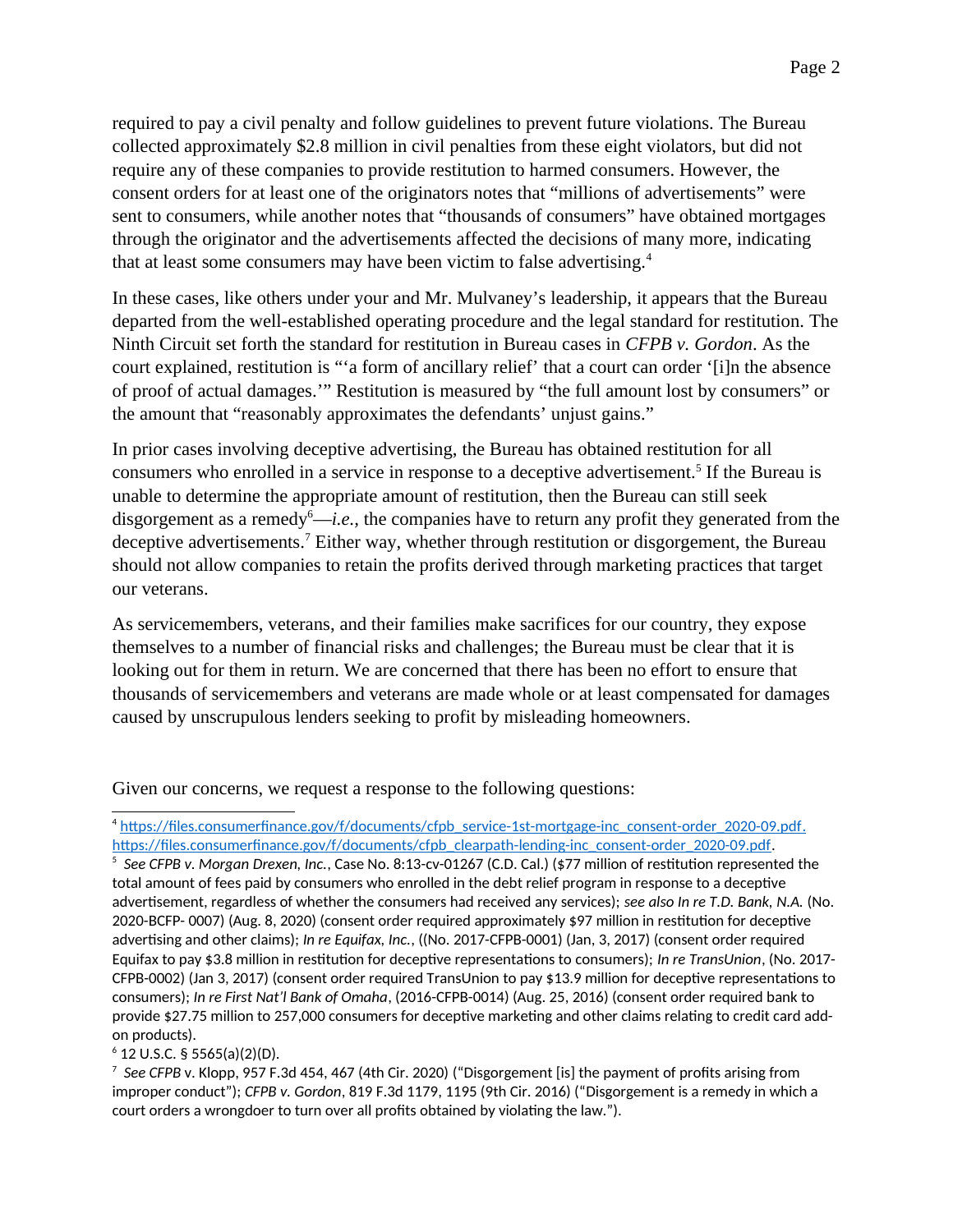- 1. Please elaborate on the Bureau's decision not to require restitution or redress for consumers.
- 2. What is the standard that the Bureau applied in the above cases to determine whether to provide restitution?
- 3. Is the standard for restitution that the Bureau applied in the above cases different than the standard applied by courts and in prior Bureau settlements? If so, what is the case law or legal support for the Bureau's new restitution standard?
- 4. For each of the eight cases:
	- a. Did the Bureau seek out evidence about individuals who were harmed by these deceptive practices? If not, why?
	- b. What did Bureau career staff in Enforcement recommend for damages, restitution, disgorgement, other remedies, or civil penalties?
	- c. Did political appointees overrule career staff's recommendations for action, including penalties, damages, restitution, disgorgement, other remedies, or civil penalties?

We look forward to hearing back from you regarding this matter within 30 days of receipt of this letter. For more information, please contact Carol Wayman at 202.224.3150 or at [Carol\\_Wayman@cortezmasto.senate.gov](mailto:Carol_Wayman@cortezmasto.senate.gov).

Sincerely,

Catherine Cortez Masto United States Senator

Charles E. Schumer United States Senator

Sherrod Brown United States Senator

Jack Reed United States Senator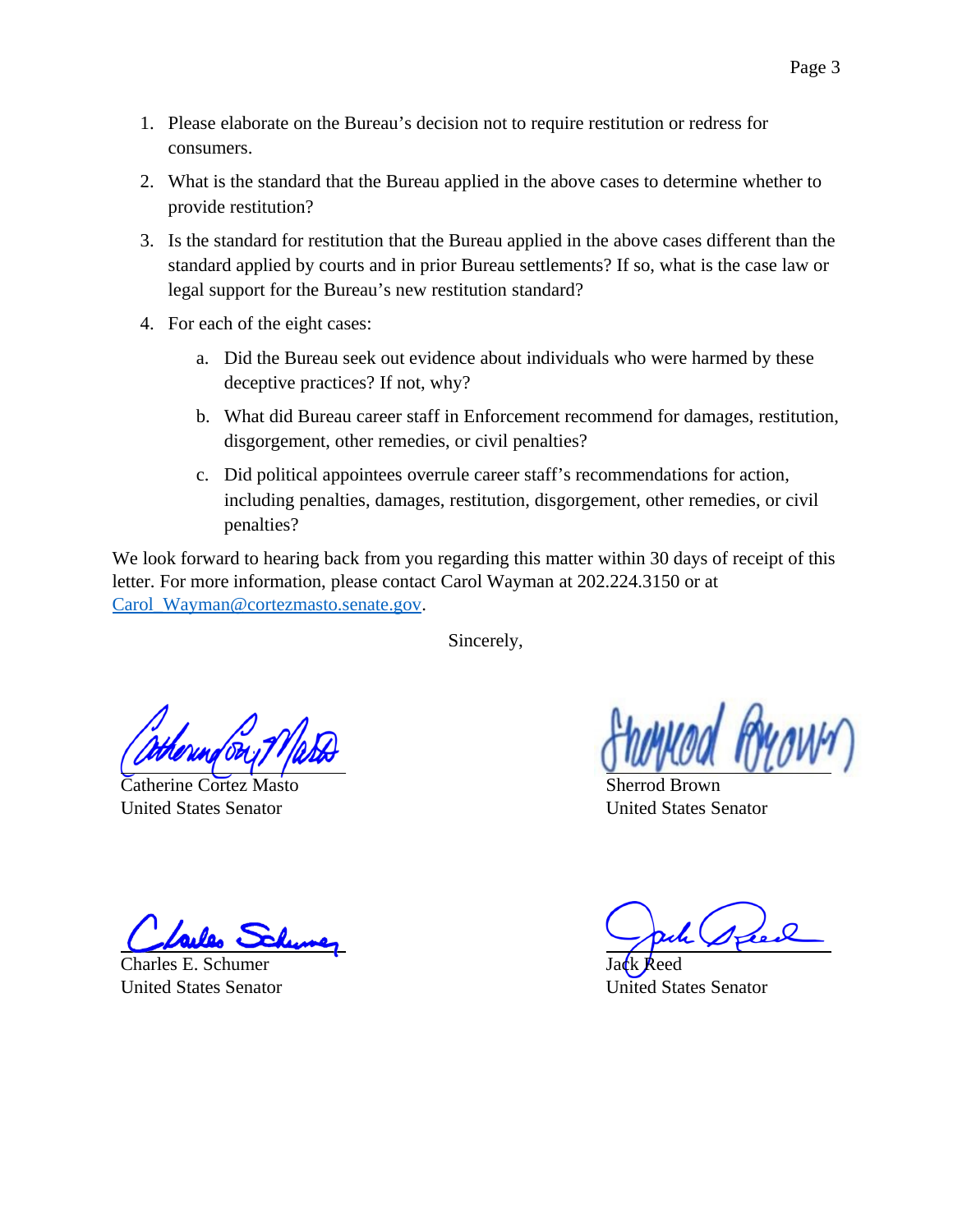Trate

Tester United States Senator

Vigabeth

Elizabeth Warren United States Senator

Richard J. Durbin United States Senator

 $\overline{\mathbf{z}}$ Patty Muri

United States Senator

Robert Menendez United States Senator

Chris Van Hollen United States Senator

Richard Blament

Richard Blumenthal United States Senator

 $\overline{\mu}$ 

Tina Smith United States Senator

Merkley United States Senator

Klob

Amy Klobuchar United States Senator